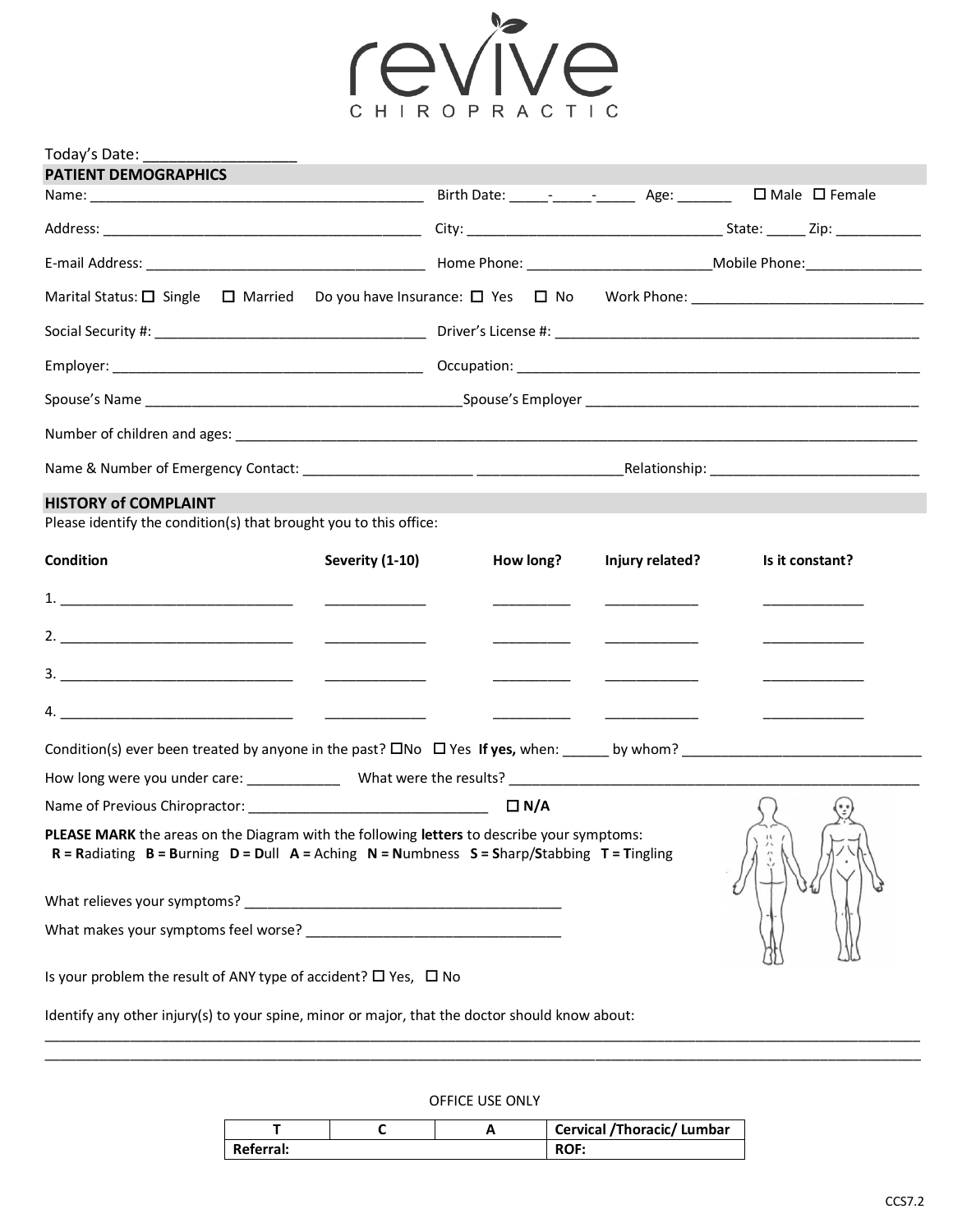# **ACTIVITIES OF LIFE**

Please identify how your current condition is affecting your ability to carry out activities that are routinely part of your life:

| <b>ACTIVITIES:</b>              | <b>EFFECT:</b> |                          |                    |                     |
|---------------------------------|----------------|--------------------------|--------------------|---------------------|
| <b>Carry Children/Groceries</b> | O No Effect    | O Painful (can do)       | O Painful (limits) | O Unable to Perform |
| Sit to Stand                    | O No Effect    | O Painful (can do)       | O Painful (limits) | O Unable to Perform |
| <b>Climb Stairs</b>             | O No Effect    | O Painful (can do)       | O Painful (limits) | O Unable to Perform |
| <b>Extended Computer Use</b>    | O No Effect    | $\circ$ Painful (can do) | O Painful (limits) | O Unable to Perform |
| Lift Children/Groceries         | O No Effect    | $\circ$ Painful (can do) | O Painful (limits) | O Unable to Perform |
| Sleep                           | O No Effect    | O Painful (can do)       | O Painful (limits) | O Unable to Perform |
| <b>Static Sitting</b>           | O No Effect    | $\circ$ Painful (can do) | O Painful (limits) | O Unable to Perform |
| <b>Static Standing</b>          | O No Effect    | $\circ$ Painful (can do) | O Painful (limits) | O Unable to Perform |
| <b>Walking</b>                  | O No Effect    | $\circ$ Painful (can do) | O Painful (limits) | O Unable to Perform |
| Garbage                         | O No Effect    | $\circ$ Painful (can do) | O Painful (limits) | O Unable to Perform |
| Ability to Exercise             | O No Effect    | O Painful (can do)       | O Painful (limits) | O Unable to Perform |
| Other:                          | O No Effect    | O Painful (can do)       | O Painful (limits) | O Unable to Perform |

|                                           | Please mark: P for in the Past C for Currently have N for Never                            |                                                                                                                         |                                                    |
|-------------------------------------------|--------------------------------------------------------------------------------------------|-------------------------------------------------------------------------------------------------------------------------|----------------------------------------------------|
|                                           |                                                                                            | ___ Headache     ___ Pregnant (Now)     ___ Dizziness     ___ Prostate Problems      ___ Ulcers                         |                                                    |
|                                           |                                                                                            | ___ Neck Pain ________ Frequent Colds/Flu ________ Loss of Balance _____ Impotence/Sexual Dysfun. _____ Heartburn       |                                                    |
|                                           |                                                                                            | _____ Jaw Pain, TMJ ______ Convulsions/Epilepsy ______ Fainting ___________ Digestive Problems __________ Heart Problem |                                                    |
| ___ Shoulder Pain ____ Tremors            |                                                                                            | ____ Double Vision _____ Colon Trouble                                                                                  | ___ High Blood Pressure                            |
|                                           |                                                                                            | ___ Upper Back Pain ___ Chest Pain ____ ___________________Blurred Vision ______ Diarrhea/Constipation                  | Low Blood Pressure                                 |
|                                           |                                                                                            | Mid Back Pain ______ Pain w/Cough/Sneeze ______ Ringing in Ears _____ Menopausal Problems                               | ___ Asthma                                         |
|                                           |                                                                                            | ____ Low Back Pain ______ Foot or Knee Problems _____ Hearing Loss _______ Menstrual Problem                            | ___ Difficulty Breathing                           |
|                                           | ___ Hip Pain ____ ___ Sinus/Drainage Problem ___ Depression ___ __ PMS                     |                                                                                                                         | __ Lung Problems                                   |
|                                           | ____ Back Curvature ____ Swollen/Painful Joints ____ Irritable _______________ Bed Wetting |                                                                                                                         | ___ Kidney Trouble                                 |
| ____ Scoliosis ____________ Skin Problems |                                                                                            | ___ Mood Changes ____ Learning Disabilty                                                                                | ___ Gall Bladder Trouble                           |
| ___ Numb/Tingling arms, hands, fingers    |                                                                                            | ___ ADD/ADHD ____ Eating Disorder                                                                                       | ___ Liver Trouble                                  |
| ___ Numb/Tingling legs, feet, toes        |                                                                                            | ___ Allergies ________ Trouble Sleeping                                                                                 | $\frac{1}{\sqrt{1-\frac{1}{2}}}$ Hepatitis (A,B,C) |
|                                           |                                                                                            |                                                                                                                         |                                                    |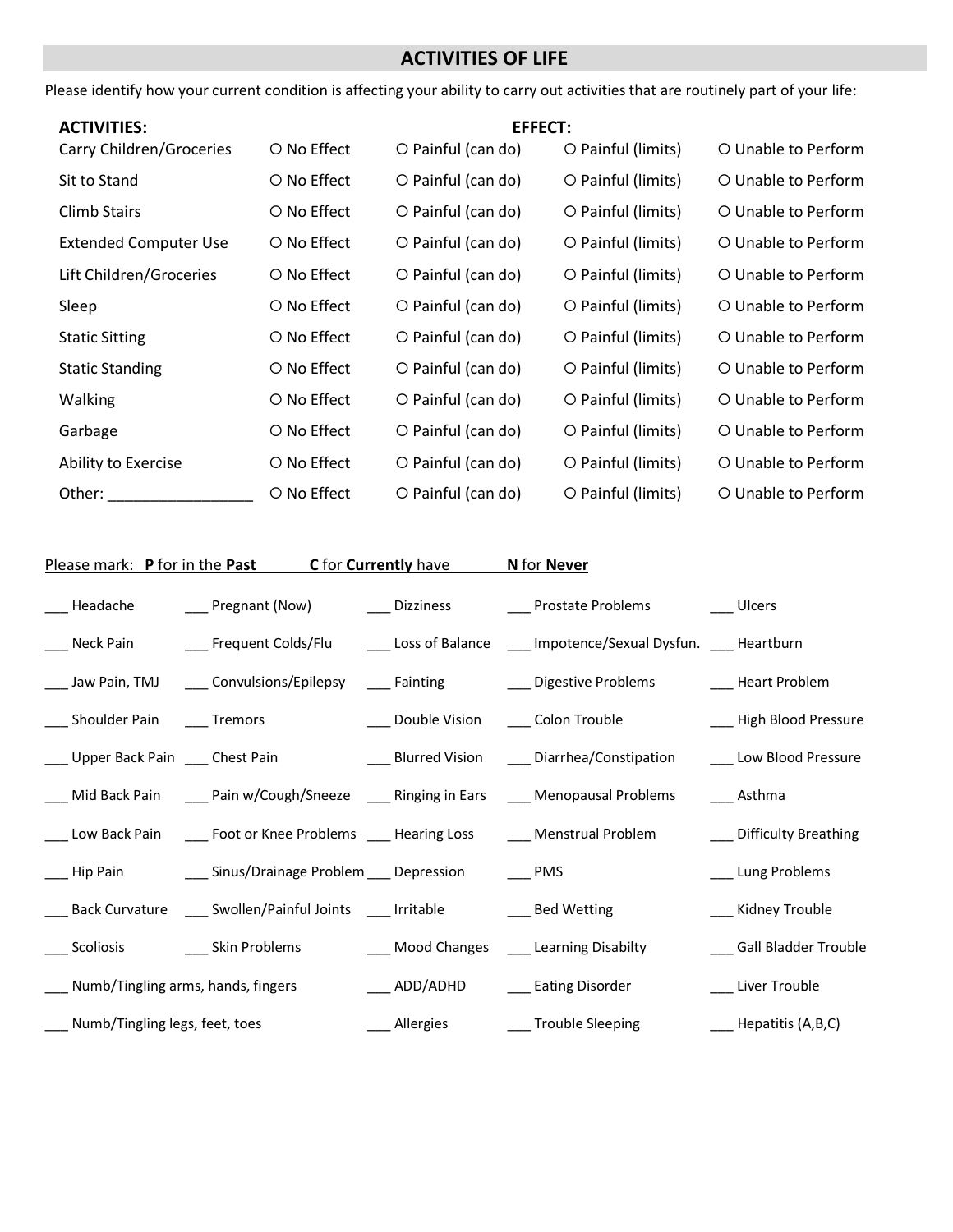#### **PAST HISTORY**

| Have you suffered with any of this or a similar problem in the past? $\Box$ No $\Box$ Yes If yes, how many times? |  |
|-------------------------------------------------------------------------------------------------------------------|--|
| When was the last episode?                                                                                        |  |

| Other forms of treatment tried: $\square$ No $\square$ Yes If yes, please state what type of treatment: |               | and |
|---------------------------------------------------------------------------------------------------------|---------------|-----|
| who provided it:                                                                                        | How long ago? |     |
| What were the results. $\Box$ Favorable $\Box$ Unfavorable $\rightarrow$ please explain.                |               |     |

Please identify any and all types of jobs you have had in the past that have imposed any physical stress on you or your body:

\_\_\_\_\_\_\_\_\_\_\_\_\_\_\_\_\_\_\_\_\_\_\_\_\_\_\_\_\_\_\_\_\_\_\_\_\_\_\_\_\_\_\_\_\_\_\_\_\_\_\_\_\_\_\_\_\_\_\_\_\_\_\_\_\_\_\_\_ \_\_\_\_\_\_\_\_\_\_\_\_\_\_\_\_\_\_\_\_\_\_\_\_\_\_\_\_\_\_\_\_\_\_\_\_

If you have ever been diagnosed with any of the following conditions, please indicate with a **P** for in the *Past***, C** for *Currently*  have or **N** for *Never* have had**:**

\_\_\_\_\_\_\_\_\_\_\_\_\_\_\_\_\_\_\_\_\_\_\_\_\_\_\_\_\_\_\_\_\_\_\_\_\_\_\_\_\_\_\_\_\_\_\_\_\_\_\_\_\_\_\_\_\_\_\_\_\_\_\_\_\_\_\_\_\_\_\_\_\_\_\_\_\_\_\_\_\_\_\_\_\_\_\_\_\_\_\_\_\_\_\_\_\_\_\_\_\_\_\_\_\_\_\_\_\_\_

| Broken Bone  | <b>Dislocations</b> | umors    | <b>Rheumatoid Arthritis</b> | Fracture | Disabilitv                | Lancer |
|--------------|---------------------|----------|-----------------------------|----------|---------------------------|--------|
| Heart Attack | Osteo Arthritis     | Diabetes | Cerebral Vascular           |          | Other serious conditions: |        |

#### **PLEASE identify ALL PAST** and any **CURRENT** conditions you feel may be contributing to your present problem:

|                                  | <b>HOW LONG AGO</b> | <b>TYPE OF CARE RECEIVED</b> | <b>BY WHOM</b> |
|----------------------------------|---------------------|------------------------------|----------------|
| <b>INJURIES</b>                  |                     |                              |                |
| <b>SURGERIES</b>                 |                     |                              |                |
| CHILDHOOD DISEASES $\rightarrow$ |                     |                              |                |
| <b>ADULT DISEASES</b>            |                     |                              |                |

#### **SOCIAL HISTORY**

| <b>1. Smoking:</b> $\Box$ cigars $\Box$ pipe $\Box$ cigarettes How often? $\Box$ Daily $\Box$ Weekends $\Box$ Occasionally                         |  |                                                               | $\Box$ Never |
|----------------------------------------------------------------------------------------------------------------------------------------------------|--|---------------------------------------------------------------|--------------|
| 2. Alcoholic Beverage: consumption occurs                                                                                                          |  | $\Box$ Daily $\Box$ Weekends $\Box$ Occasionally              | $\Box$ Never |
| 3. Recreational Drug use:                                                                                                                          |  | $\Box$ Daily $\Box$ Weekends $\Box$ Occasionally $\Box$ Never |              |
| 4. Hobbies -Recreational Activities- Exercise Regime: How does your present problem affect? (See ADL form)                                         |  |                                                               |              |
| <b>FAMILY HISTORY:</b>                                                                                                                             |  |                                                               |              |
| <b>1.</b> Does anyone in your family suffer with the same condition(s)? $\Box$ No $\Box$ Yes                                                       |  |                                                               |              |
| If yes whom: $\Box$ grandmother $\Box$ grandfather $\Box$ mother $\Box$ father $\Box$ sister(s) $\Box$ brother(s) $\Box$ son(s) $\Box$ daughter(s) |  |                                                               |              |
| Have they ever been treated for their condition? $\square$ No $\square$ Yes $\square$ I don't know                                                 |  |                                                               |              |
| <b>2. Any</b> other hereditary conditions the doctor should be aware of? $\Box$ No $\Box$ Yes:                                                     |  |                                                               |              |

I hereby authorize payment to be made directly to Revive Chiropractic for all benefits which may be payable under a healthcare plan or from any other collateral sources. I authorize utilization of this application or copies thereof for the purpose of processing claims and effecting payments, and further acknowledge that this assignment of benefits does not in any way relieve me of payment liability and that I will remain financially responsible to Revive Chiropractic for any and all services I receive at this office.

**Patient or Authorized Person's Signature Date Completed**

\_\_\_\_\_\_\_\_\_\_\_\_\_\_\_\_\_\_\_\_\_\_\_\_\_\_\_\_\_\_\_\_\_\_\_\_\_ \_\_\_\_\_ - \_\_\_\_\_ - \_\_\_\_\_

\_\_\_\_\_\_\_\_\_\_\_\_\_\_\_\_\_\_\_\_\_\_\_\_\_\_\_\_\_\_\_\_\_\_\_\_\_ \_\_\_\_\_ - \_\_\_\_\_ - \_\_\_\_\_ **Doctor's Signature Date Form Reviewed**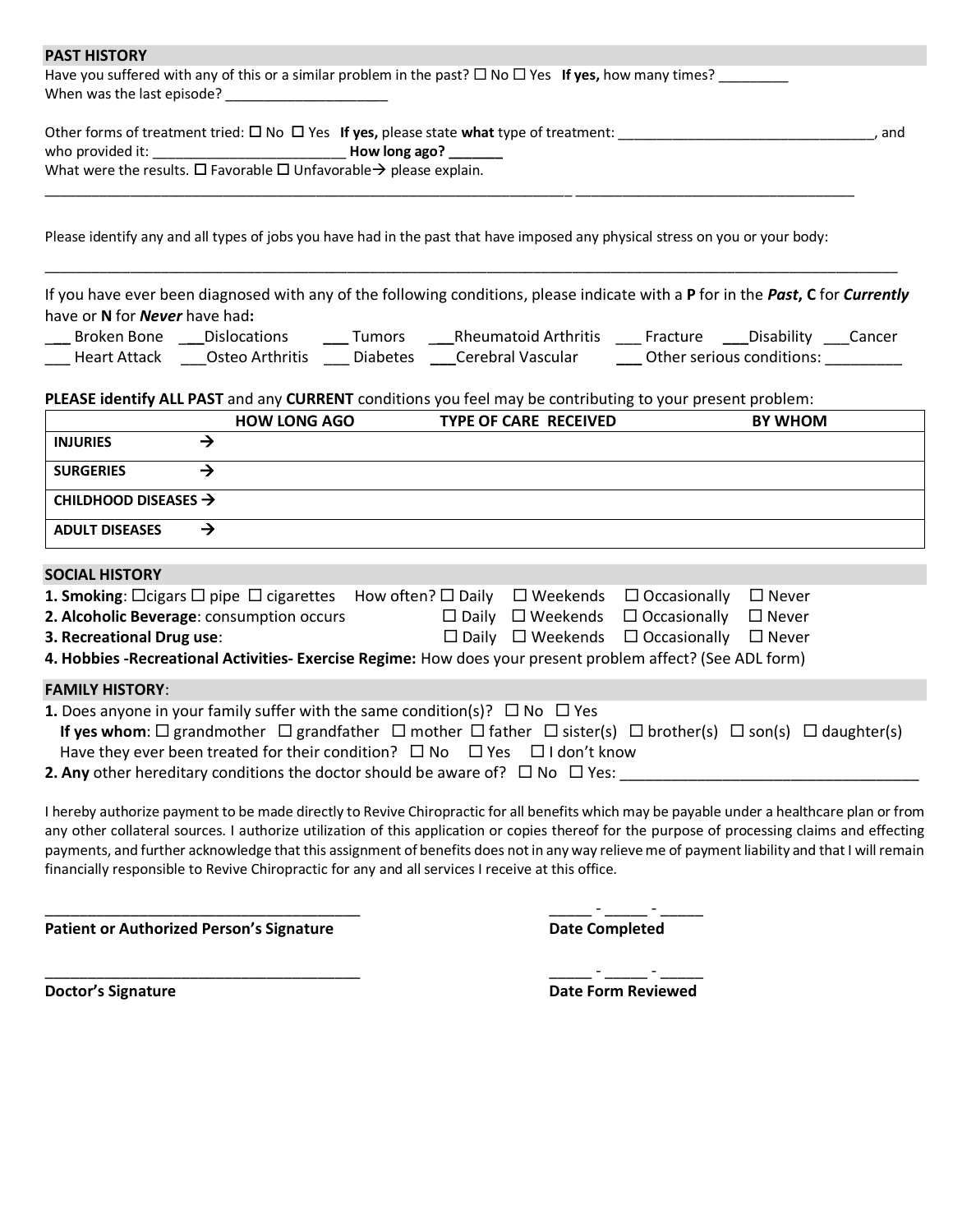# Informed Consent

## **REGARDING:** Chiropractic Adjustments, Modalities, and Therapeutic Procedures:

I have been advised that chiropractic care, like all forms of health care, holds certain risks. While the risk are most often very minimal, in rare cases, complications such as sprain/strain injuries, irritation of a disc condition, and although rare, minor fractures, and possible stroke, which occurs at a rate between one instance per one million to one per two million, have been associated with chiropractic adjustments.

Treatment objectives as well as the risks associated with chiropractic adjustments and, all other procedures provided at Revive Chiropractic have been explained to me to my satisfaction and I have conveyed my understanding of both to the doctor. After careful consideration, I do hereby consent to treatment by any means, method, and or techniques, the doctor deems necessary to treat my condition at any time throughout the entire clinical course of my care.

 $-\frac{1}{\text{Date}}$ Patient or Authorized Person's Signature

### **REGARDING:** X-rays/Imaging Studies

AS YOUR HEALTHCARE PROVIDER, WE ARE LEGALLY RESPONSIBLE FOR YOUR CHIROPRACTIC RECORDS. WE MUST MAINTAIN A RECORD OF YOUR XRAYS IN OUR FILES. AT YOUR REQUEST, WE WILL PROVIDE YOU WITH A COPY OF YOUR XRAYS. THE FEE FOR COPYING YOUR X-RAYS ON A DISC IS \$10. THIS FEE MUST BE PAID IN ADVANCE.

DIGITAL X-RAYS ON CD WILL BE AVAILABLE WITHIN 72 HOURS OF PREPAYMENT ON ANY REGULAR PRACTICE HOUR DAYS. X-RAYS ARE UTILIZED IN THIS OFFICE TO HELP LOCATE AND ANALYZE VERTEBRAL SUBLUXATIONS. X-RAYS ARE NOT USED TO INVESTIGATE FOR MEDICAL PATHOLOGY. THE DOCTORS OF REVIVE CHIROPRACTIC DO NOT DIAGNOSE OR TREAT MEDICAL CONDITIONS. HOWEVER, IF ANY ABNORMALITIES ARE FOUND WE WILL BRING IT TO YOUR ATTENTION SO THAT YOU CAN SEE MEDICAL ADVICE.

### **BY SIGNING BELOW, YOU ARE AGREEING TO THE ABOVE TERMS AND CONDITIONS.**

 $\frac{1}{\text{Date}}$ Patient or Authorized Person's Signature

**FEMALES ONLY**  $\rightarrow$  please read carefully and check the boxes, include the appropriate date, then sign below if you understand *and have no further questions, otherwise see our receptionist for further explanation.* 

 $\Box$  The first day of my last menstrual cycle was on \_\_\_\_\_- \_\_\_\_\_\_\_ (Date)

 $\Box$  I have been provided a full explanation of when I am most likely to become pregnant, and to the best of my knowledge, I am not pregnant.

By my signature below I am acknowledging that the doctor and or a member of the staff has discussed with me the hazardous effects of ionization to an unborn child, and I have conveyed my understanding of the risks associated with exposure to x-rays. After careful consideration I therefore, do hereby consent to have the diagnostic x-ray examination the doctor has deemed necessary in my case.